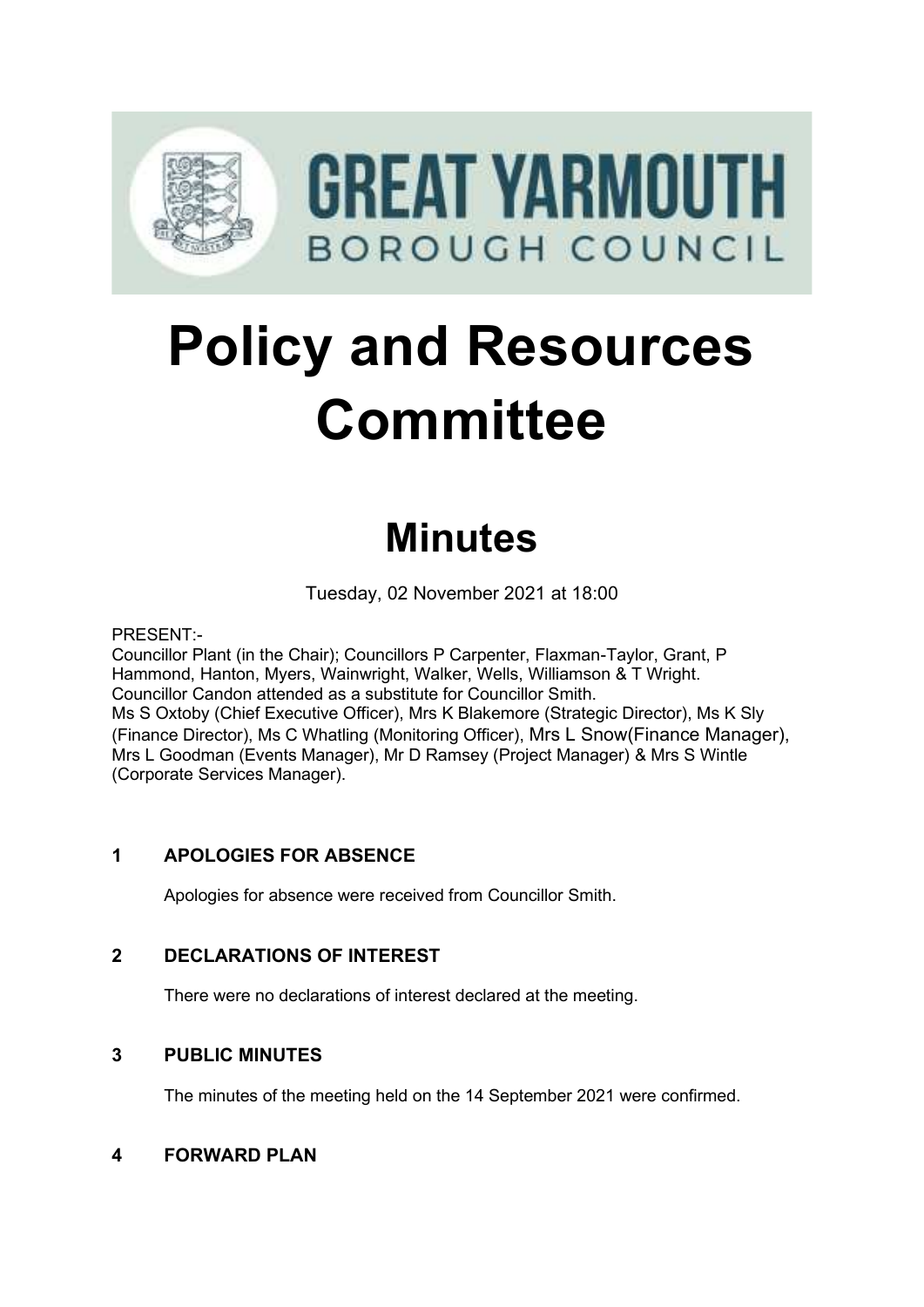The Committee received and considered the Forward Plan.

#### **5 ARMED FORCES COVENANT** 5

Committee received and considered the Civic and Events Manager's report which outlined the principles of the Armed Forces Covenant and the commitments Great Yarmouth Borough Council would undertake in supporting it.

RESOLVED :

That the Committee :

- (1) Support the principles of this paper and the Armed Forces Covenant
- (2) Agree to allow officer time to support the Armed Forces Covenant
- (3) Agree to implement the Guaranteed interview Scheme for service leavers
- (4) Sign the Armed Forced Covenant Declaration

(5) Recommend to Council that a Member be nominated to champion the council's commitment to the Armed Forces Covenant.

#### **6 LOCAL DEVELOPMENT ORDER REVIEW CONSULTATION**

Members received and considered the Strategic Planning Manager's report which asked Members to approve the draft Local Development Orders and associated Design Codes for consultation.

The Strategic Planning Manager reported on the content of the Local Development Orders, these orders are short documents which set out what development is permitted within them. They are each accompanied by a Design Code setting out the design requirements which development proposals also must accord with.

Members were advised that the Local Development Orders are well established and the revised versions only include limited changes as detailed within the Strategic Planning Manager's report. Given there have been no significant issues with the Local Development Orders the risks associated with the review are considered low.

The Committee were advised that the Council's Local Plan Working Party had considered and endorsed the draft Local Development Orders together with the associated Design Codes.

Councillor Plant sought clarity that the review would see a natural carry on of old to new, this was confirmed and it was advised that the review would be brought back to the Committee in February.

Councillor Hammond raised some concern with regard to the new condition which would clarify that the Local Development Order for South Denes will not permit developments which involve the generation or transmission of energy. The Strategic Planner advised that the purpose of the Order was to permit industrial development which would support the energy sector and jobs.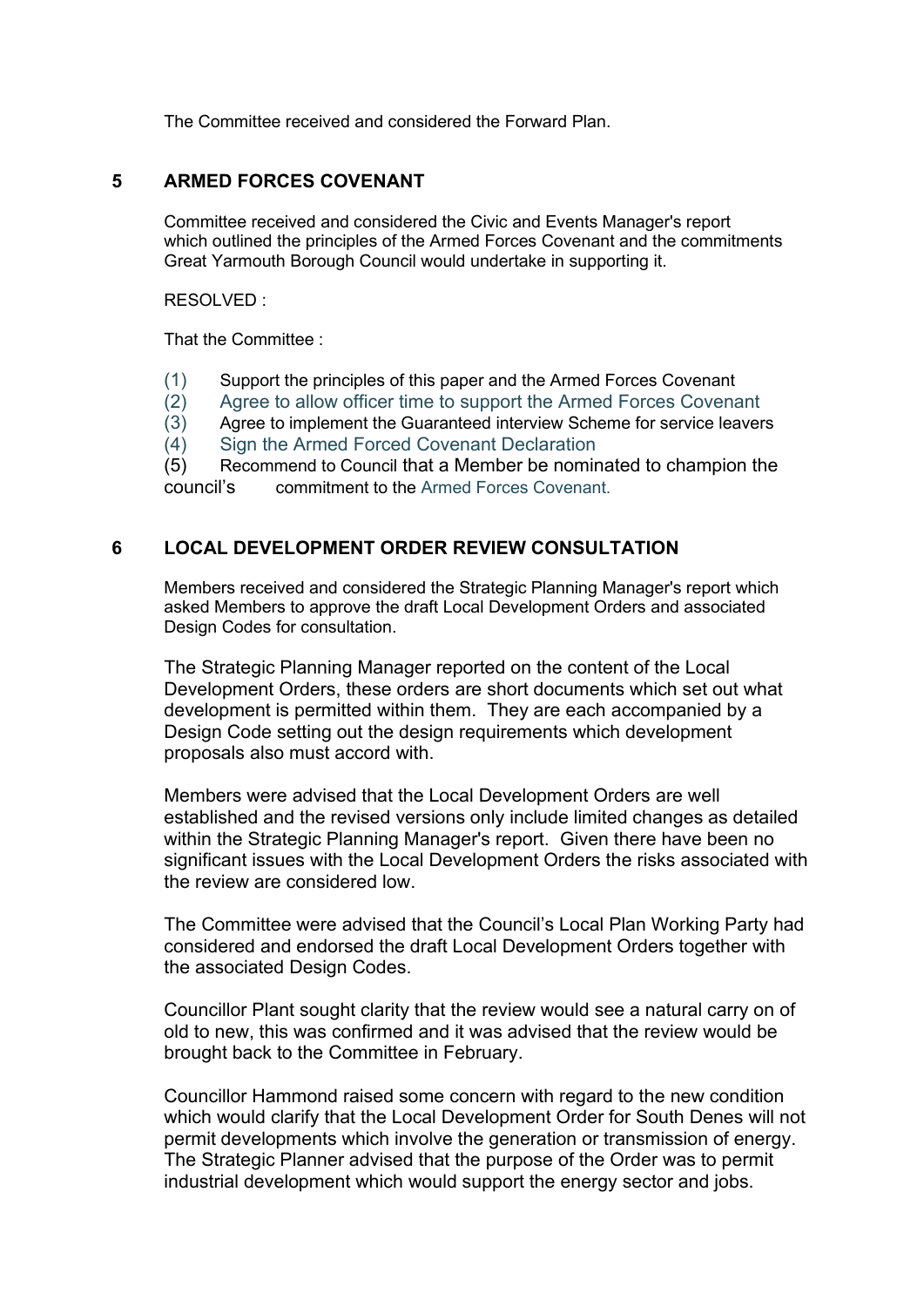Councillor Grant asked with regard to those buildings that were using solar powdered energy and whether these would still be permitted, this was confirmed.

Councillor T Wright asked with regard to the number of jobs and asked if a breakdown of those jobs created within the Enterprise Zone could be given, he advised that he had asked for this information previously but that this had not yet been received. It was agreed that this information be requested and sent via email.

RESOLVED :

That the Committee approve the draft Local Development Orders and Associated Design Codes for consultation.

#### **7 2021/22 PERIOD 6 BUDGET MONITORING REPORT** 7

The Committee received and considered the Financial Services Manager's report which asked Members to note the revised forecast for 2021/22 and approve the use of £26,000 from the Special Projects Reserve.

The Financial Services Manager reported that the original budget saw £112,000 being drawn from the General Fund Reserve and the current budget remains largely in line with this, as does the £117,000 deficit forecast position for 2122 as at month 6, being only £6000 different from the budget set.

It was reported that the £1m COVID funding carried forward from 2021 within earmarked reserves is forecast to be spent by the end of the financial year. The additional COVID funding, excluding any business grant funding, of £1m received in 2122 is also expected to be spent in the year.

£31m of business grants have been paid out in 2122, with approximately £0.5m now starting to be distributed for wider business support and grants.

For the capital works just over £8m has been spent on projects up to the end of September 2021. The capital budget in place now is £42m with £27m anticipated to be spent within this financial year.

Paragraph 4.4 highlighted that the Council are currently awaiting the outcome of a funding bid under the Sustainable Warmth competition. If successful the Council would act as Accountable Body for £3.4 million funding, with £3m being for capital works.

As per paragraph 4.5 of the report £214,000 it was advised that funding had been secured in relation to Safer Streets Round 3 projects which would deliver enhancements and works to the rows including £17,000 funding for revenue costs. This also included £34,000 towards the purchase of cleaning equipment. It was reported that a further £26,000 was required to purchase the equipment which would cost £60,000.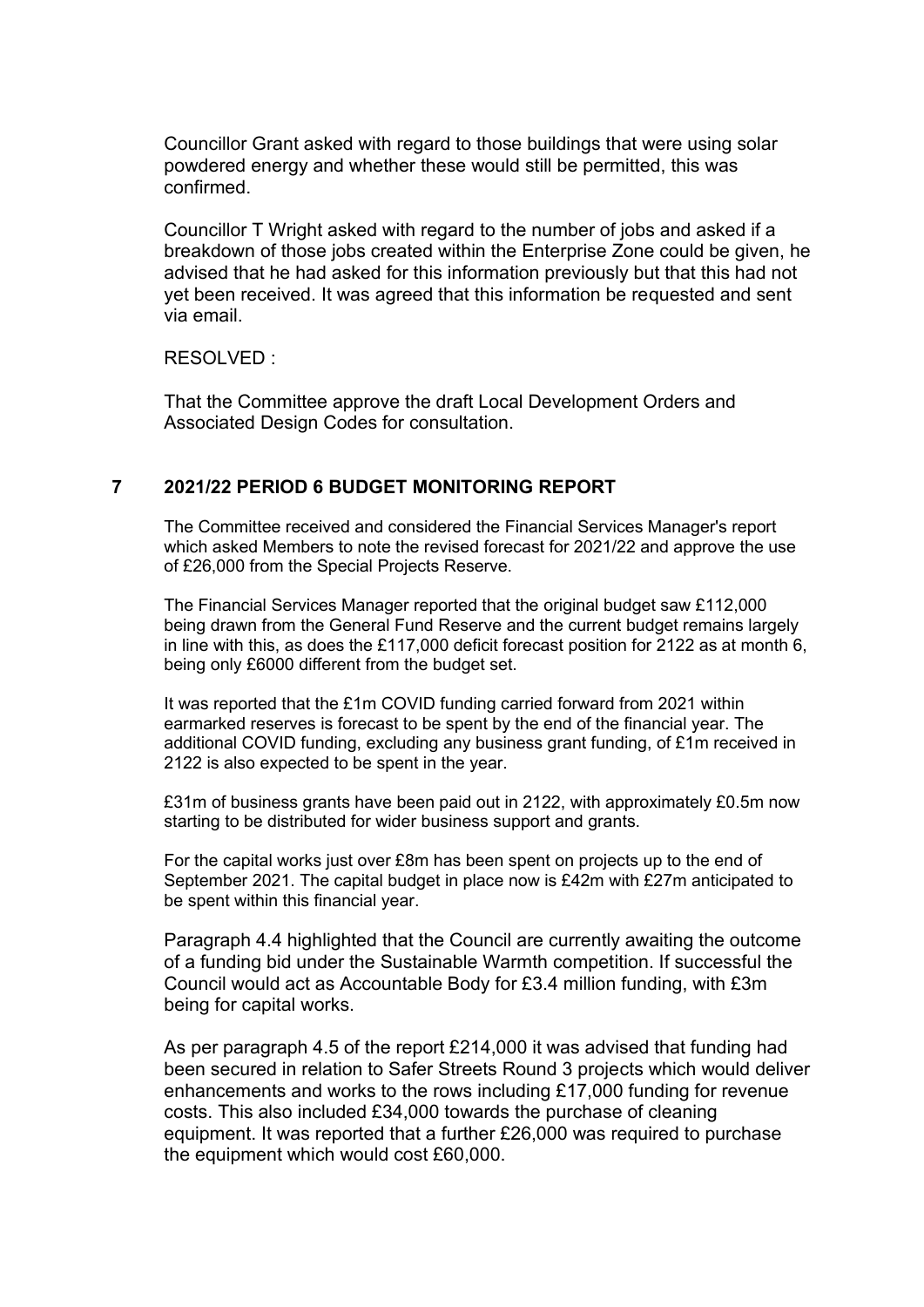#### RESOLVED :

(1) That the Committee note the content of the Financial Services Manager's report and the revised forecast for 2021/22.

(2) Approve the use of the £26,000 from the Special Projects Reserve as detailed within the report.

# 8 **2021/22 TREASURY MANAGEMENT MID YEAR REPORT**

The Committee received and considered the Financial Services Manager's report which asked Members to approve the Treasury Management half yearly report for 2021/22.

Members were advised that the report presented for the 2021/22 financial year the following:

- the mid-year position for treasury management;
- the borrowing requirement and debt for the current financial year;
- the mid-year borrowing position;

compared with the Treasury Management Strategy approved in February 2021.

As at the end of September the net borrowing stood at £89m. This was made up firstly of £116m of loans, which was a decrease of £18m from 31 March 2021. Secondly, investments stood at £27m down from £34m at the start of the financial year. The requirement to borrow had reduced due to increased internal resources because of the remaining funding balances of Government COVID business grants held, of approximately £14m due to be repaid by the end of 2021/22.

Members were advised that section 3 of the report provided an update on the rules around what Council's can borrow for based on the public works loan board requirements. In summary borrowing can no longer be accessed if the Council has any projects that are deemed to be for purchasing or developing 'investment assets primarily for yield'. Acceptable use of PWLB borrowing includes service delivery, housing, regeneration, preventative action, refinancing and treasury management.

The report confirmed that all treasury management activities undertaken to date complied fully with the CIPFA Code of Practice and the Councils approved Treasury Management Strategy. Compliance with specific investment limits was included within table 8 of the report. It was advised that Table 7 set out the authorised limit and operational boundary for external debt for the period this has been complied with to date

#### RESOLVED :

That the Committee approve the Treasury Management half yearly report for 2021/22.